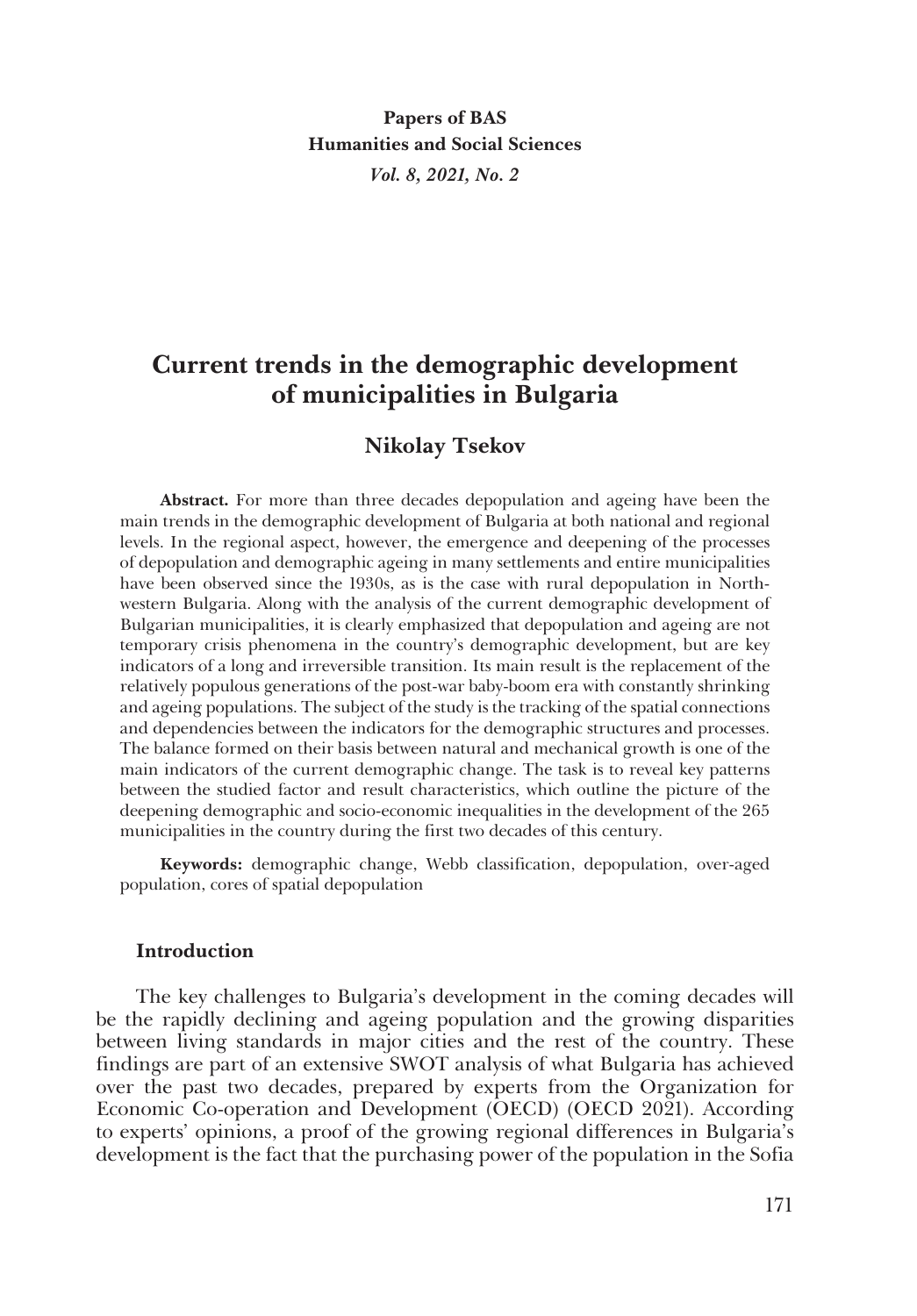district is already comparable to the UK average, while the Northwest statistical region can be compared with the same indicator for the country from a Third World like Colombia for example. The lag in the development of Northern Bulgaria compared to the southern part of the country is also growing, OECD experts report. This statement is supported by the fact that in 2019, 35% of the Bulgarian population lived to the north of the Balkan Mountains, but the region generated only 25% of the country's national income.

The change in the tendencies of Bulgaria's demographic development, hereinafter referred to as "demographic change", is a constant companion to the changes in the demographic structures and processes, following, and in many cases predetermining the directions in the socio-economic development of the country and its regions. Demographic change is currently associated primarily with declining birth rates and rising rates of population ageing. Taken together, these factors contribute to the sustainability of the downward population dynamics at the national and regional levels. It is noteworthy that the sharp increase in the indicators that alert for the deterioration of the demographic situation in Bulgaria dates back to the early 1970s.

It should be emphasized that although the acceleration of the ageing and depopulation processes is typical for the whole of Eastern Europe, Bulgaria, Latvia and Moldova are the countries from the former Soviet camp most affected by the rapid deterioration of the demographic situation. Like most developed countries, the demographic ageing of the Bulgarian "baby boom" generations of the 1950s and 1960s in combination with the decrease in the annual number of live births, which was almost constant over the years, is the main reason for the rapid increase in the share of people aged 65 and older and the related increase in the average and median age of the Bulgarian population. Such a scenario of development of demographic change is closely linked by the declining dynamics of the population and the ageing process not only in Bulgaria but also in almost all developed countries. The big difference between Bulgaria and most countries in this group is the lack of the so-called substitute immigration, which would counteract anti-ageing and declining population (United Nations Population Division 2001).

The increase in life expectancy is also among the reasons for the deformation in the upper part of the age-sex pyramid of the Bulgarian population. The share of people aged 65 and more in 2017, according to current statistics of the National Statistical Institute (NSI), reached 21%, which defines the Bulgarian population as over-aged population. By the end of 2019, this share was already 21.6%. No less worrying than the data at the national level are the statistics on the increase of the administrative with an extremely over-aged population. As of 31 December 2019, the number of provinces and municipalities whose population aged 65 and over exceeding 21% was 21 (75% of all provinces) and 208 (78.5% of all municipalities), respectively. The deformation at the bottom of the pyramid is due to the effect of falling significantly below the minimum value to ensure simple reproduction of the replacement rate of generations of an average of 2.1 children born to one woman by the end of her fertile period (Lee 2003).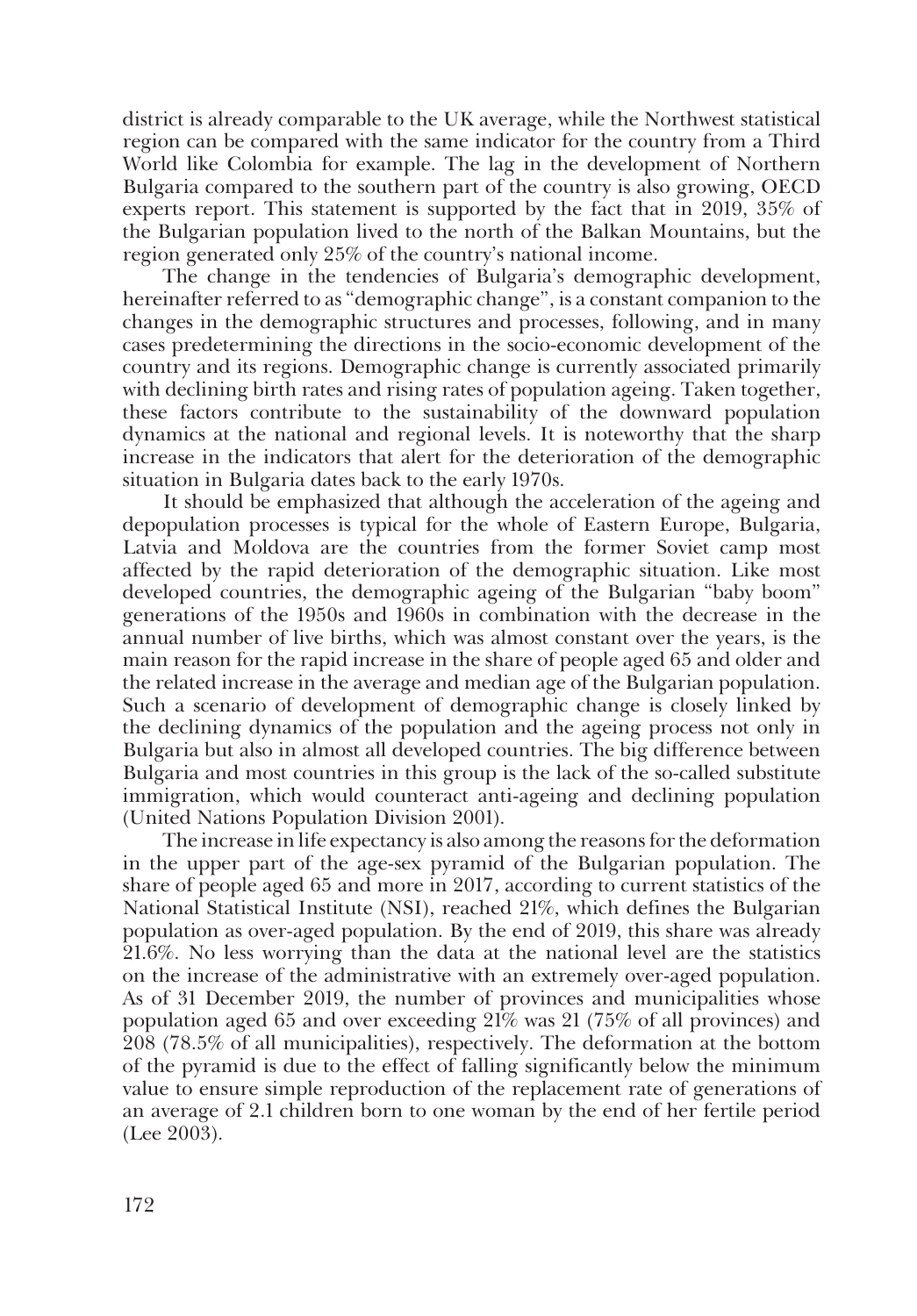It should be noted that a number of publications have emerged over the last two decades that support the hypothesis that ageing and shrinking human populations, both at national and especially at regional level, are not a temporary crisis problem but part of a long and sustainable transition to the replacement of today's still relatively numerous and moderately obsolete generations with more sparse and aged populations (Prenzel 2017). In this sense, considering the ageing regions separately from the depopulated ones is methodologically incorrect, as in both cases it is a common engine of these negative processes and these are the dominant trends in demographic change and its dynamics in time and space. However, there is also the rule that the population of depopulated regions is ageing faster than the national average, while ageing regions will not necessarily become depopulated (National Statistical Institute 2021). Changes in regional demographic development, especially those related to depopulation and population ageing, play a significant role in shaping attitudes towards migration, especially among the active population (Abreu, Faggian, McCann 2015). Some authors, however, emphasize the difference between demographic ageing, which they perceive as a global phenomenon, and depopulation, which they see only as a local or regional problem (Hospers, Reverda 2015).

Demographic ageing in itself does not lead to a reduction in the number of population in a region. Losses due to negative natural growth can be offset by the influx of settlers. However, this mechanism does not help regions with a steady downward trend in population, as even the positive migration balance is no longer able to cover losses produced as a consequence of the number of deaths exceeding the number of live births. The advanced ageing process is among the factors that repel the influx of young and middle-aged people from regions and settlements with an ageing population and very old population. And it is that exactly such an inflow could slow down the tendency of deteriorating regional and local (settlement) demographic situation and the growing labour force shortage for the regional economy. The effect of repelling migratory flows from regions with superannuated population is well studied and affects all developed countries. It is associated with a large reduction in the influx of settlers to regions with superannuated population and settlements, which virtually erases the positive effect of substitute immigration for less developed and ageing regions in otherwise economically advanced countries such as Germany, Italy and Spain (Abreu, Faggian, McCann 2015).

Demographic change in both Bulgaria and most developed countries is much more diverse and divergent at the regional level than at the national level. The consequences thereof became increasingly readable in the first two decades of this century. It is exactly during this period in Bulgaria that a rapid increase in the differences in terms of population welfare and living standards between the small number of centres of economic growth and the rest of the country could be observed, as evidenced by the conclusions of the above-mentioned OECD analysis of Bulgaria in early 2021. The biggest contrasts in this regard are observed in the differences between the capital and the most backward regions of the country, the so-called periphery of growth, which is articulated by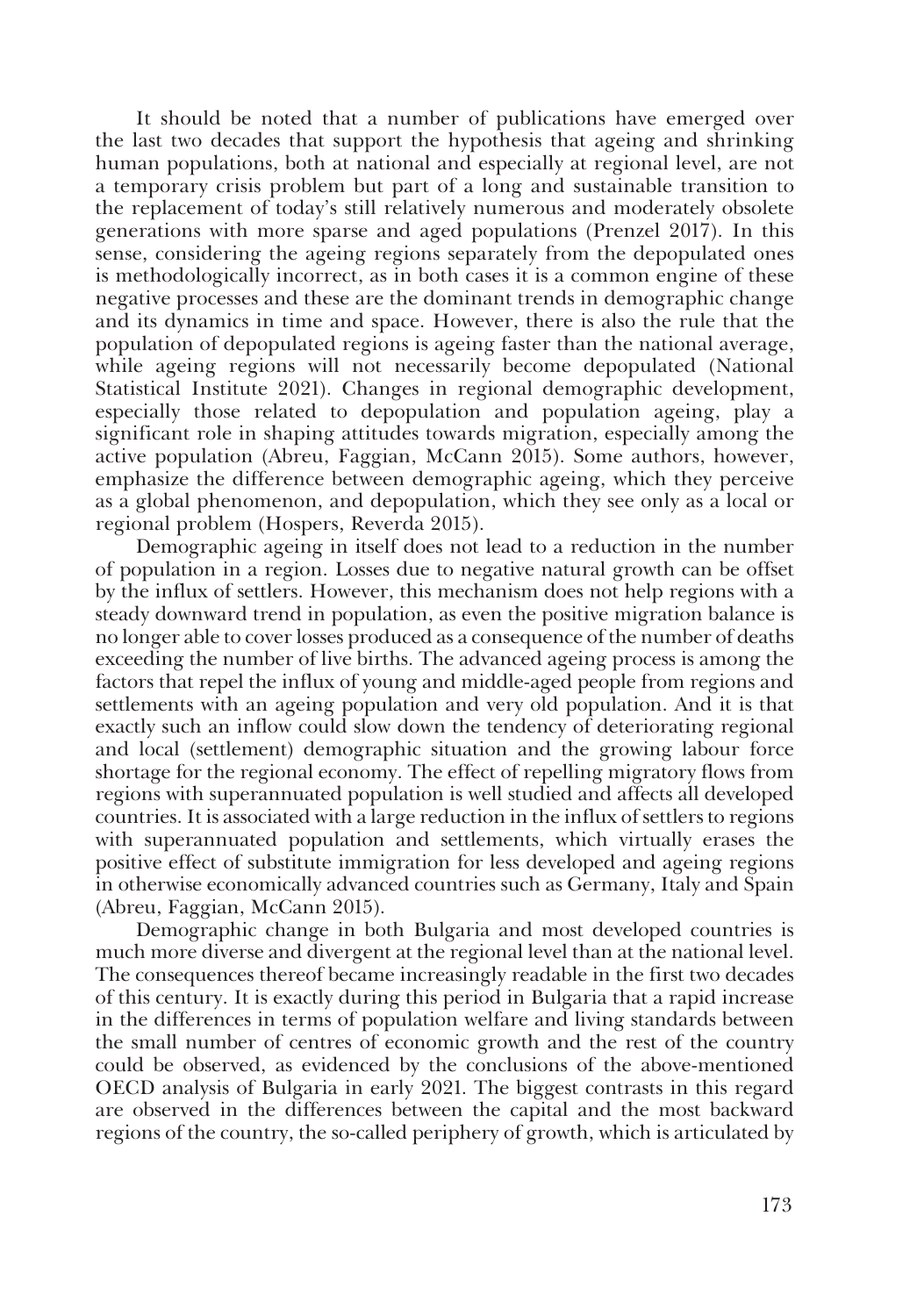multiple nuclei of demographic and economic stagnation (Borissova-Marinova et al. 2018). One of the main reasons for the increase and deepening of these differences is rooted in the characteristics of natural reproduction and attitudes to migration among local labour resources.

#### **Data, methods and methodology**

The main source of statistical information on the demographic structures and processes in the period 2001-2019 for the population of the existing 265 municipalities as of 31/12/2019 is the data from the population censuses conducted in 2001 and 2011, as well as the current statistics of NSI for the remaining years of the studied period. On this basis, the total share of natural and mechanical growth in the formation of the population of municipalities in 2001-2019 was calculated, as well as the values of indicators by municipalities such as the relative change in the population number, the share of people aged 65 and above, the shares of urban and rural population, the average population density, etc. The calculations were used to prepare two tables and a sketch map illustrating the results of the grouping of Bulgarian municipalities according to the classification of John Webb as described below. The aim is to summarize the demographic change indicators using the balance between the two main sources of changes produced in the population number by municipalities during the first two decades of this century.

The methodology of this study includes the application of the classification developed by the British researcher John Webb, which has been used for quite a long time in such type of developments (Webb 1963). Applying this method, the subnational territorial entities will be distributed in individual groups (types) according to the balance between the positive or negative impacts caused by the natural mechanical growth and spread over the population growth or reduction in the studied subjects over a certain determined period or in certain years included in the demographic change tracing period. The first task while applying the Webb classification will be to group the 265 Bulgarian municipalities according to trends in population growth or decrease throughout the period 2001-2019. What follows is making a distinction between the two groups thus received according to the contribution of the positive and negative natural and mechanical growth to the formation of the overall increase/decrease in the number of population by subnational territorial entities. In the end, all studied sites will be divided into eight types according to the predominance of positive or negative values of natural and mechanical growth in the formation of their population total for the studied period, i.e., a detailed description and distinction of the eight types in the Webb classification are contained in the first column of Table 1.

The grouping of municipalities in Bulgaria according to the Webb classification allows for a more detailed analysis of the demographic and geodemographic situation in the different groups of subnational territorial entities by comparing the available statistical information and the indicators of regional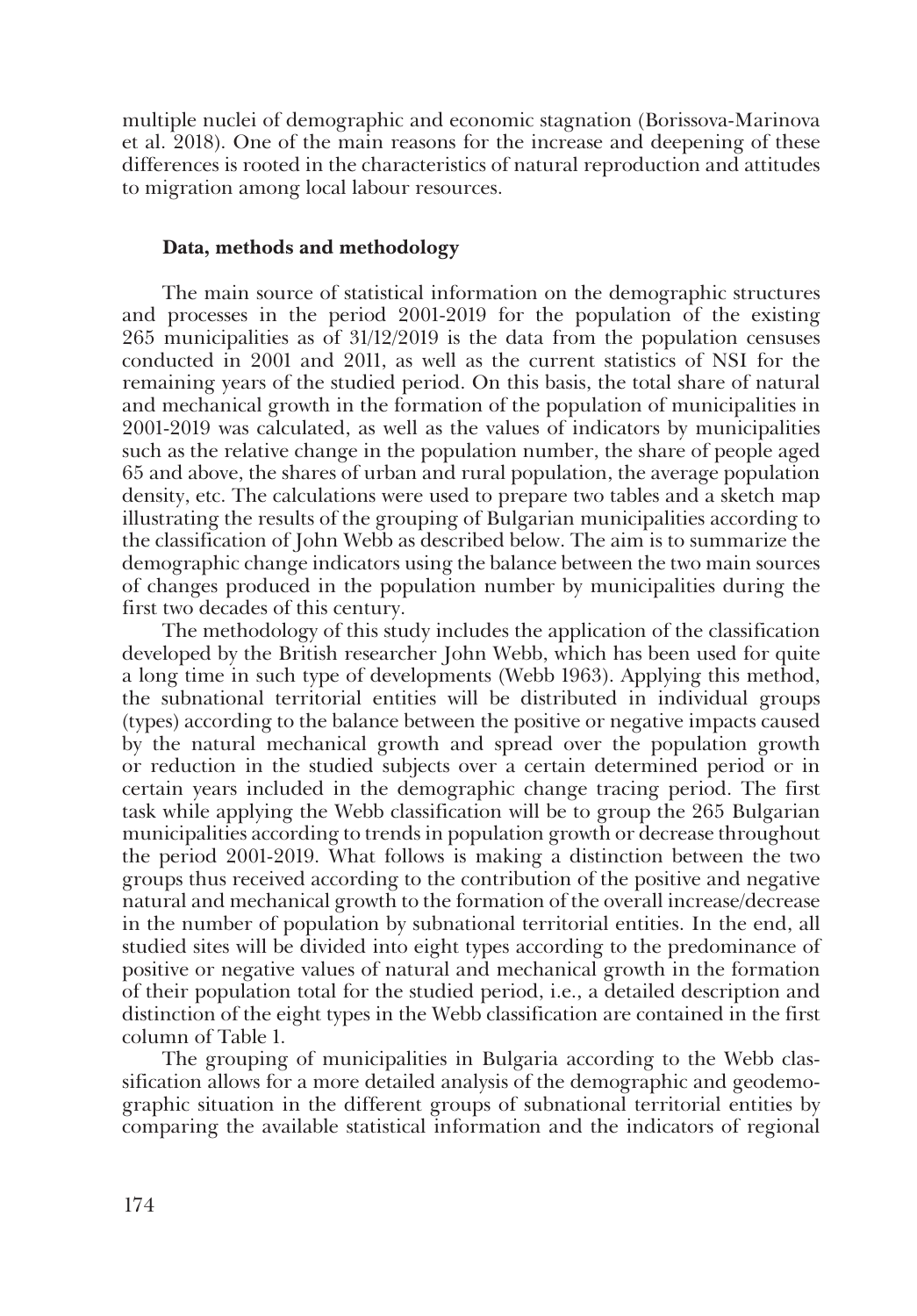demographic change in Bulgaria between 2001 and 2019. The comparison of the demographic and demogeographic characteristics of the population according to the eight types of municipalities distinguished by the Webb classification is a starting point for building hypotheses and expectations for the development of the regions in Bulgaria at least in a short-term perspective. However, for this purpose, it will be necessary to clarify the impact of the relationship between depopulation and population ageing by subnational territorial entities and the role of changes in the number and age structure of the population on the development potential of individual municipalities: demographic, labour and economic. Such an analysis would provide opportunities to assess the factors that repel or attract migrants, which is essential for the future of municipalities in areas of depopulation and accelerated ageing.

The impact of changes in the age structure of the population by regions on the intensity of external and internal migration flows can be summarized by the finding that migration accelerates the pace of regional demographic change much more than it helps reducing it. In this case, the emphasis lies on the role of settlements and relocations on the polarization in the territorial distribution of the population and the labour potential by regions and types of settlements. The tendency of young people in the most mobile age group between 18 and 35 years to avoid or leave regions and settlements inhabited by an over-aged population leads to further distortions of the age and gender structure of the local population in the direction of increasing the share of higher age groups. Narrowing of the base of the age-sex pyramid of the population in the affected regions leads to a rapid and lasting deterioration of the conditions, even for a very narrowed natural reproduction.

#### **Classification of Bulgarian municipalities after J. Webb**

The statistical data on the participation of the natural and mechanical growth in the formation of the total population growth by municipalities gives an idea of the sources of the demographic change in the country during the studied period. The comparisons between the key indicators for the demographic situation in the studied territorial units registered at the beginning and the end of this period give an idea of the direction of the changes and of the probability that these indicators would improve, stagnate or worsen. This is the exact purpose of the method formulated in 1963 by the British researcher J. Webb for classification by types of population by territorial units (countries and regions) according to trends in population dynamics (growth or depopulation) and the contribution of positive or negative natural and mechanical growth in the formation of the total growth of the increasing or shrinking populations by territorial lines over sufficiently long periods. Most often, such a classification is made in the medium term for periods between 15 and 30 years, which corresponds to the duration of the period between 2001 and 2019 adopted in the present study.

The eight types of subnational territorial entities, distinguished according to the classification of J. Webb, whose population dynamics is determined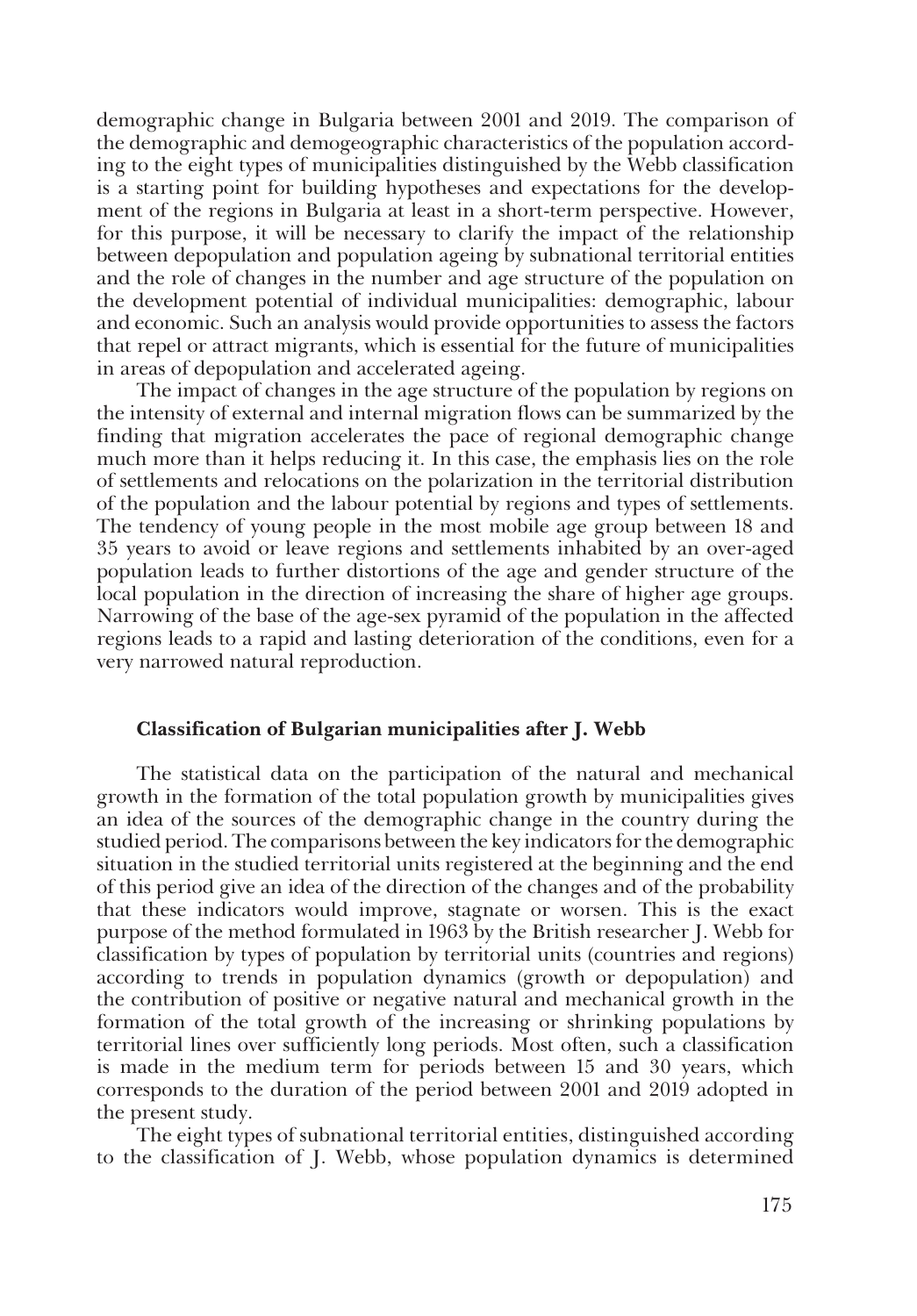by the combinations of participation of the positive and negative values of the natural and mechanical growth during the studied period, are analysed in two main directions. In terms of demographic change, population growth or decline is associated with indicators of demographic ageing, an indicator of which is the change in time and space of the share of people aged 65 and more. The other direction in the analysis of the results of the classification of J. Webb of the municipalities in Bulgaria is the analysis of the relationship between the type of demographic change and the indicators for the geodemographic situation such as population density and the degree of urbanization. These two indicators give an indirect idea of the economic profile of the studied subnational territorial entities, i.e., whether they are dominated by the branches of the industrial and service sector, or activities related to the agricultural economy.

The data shown in Table 1 and in the sketch map in Fig. 1 summarize the results from the classification of the Bulgarian municipalities by types made and their grouping for the studied 19-year period into the two main groups of demographically growing and depopulating subnational entities, applying the J. Webb's methodology. As noted above, each of these groups is divided into four types according to the balance in the quantitative contribution of the positive or negative total for the period values of natural and mechanical growth on the decrease or increase in the population of Bulgarian municipalities.

The main conclusion from the summary of data from the classification of J. Webb is that in total for the first two decades of this century nearly 70% of the population of Bulgaria lived in 252 intensively depopulated and rapidly ageing municipalities, occupying over 95% of the country. Compared to 2001, at the end of 2019 the population of this group of municipalities decreased by one fifth, which indicates almost twice as intense depopulation rate compared to the corresponding indicator for the country (see Table 1). The share of people aged 65 and more among the inhabitants of the 252 municipalities already makes 25%, i.e., by around 3 percentage points more than the indicator for Bulgaria in 2019, which characterizes their population as over-aged population. The dynamics of the ratio between the two sexes counts in favour of the advanced phase of demographic ageing, as the tangible predominance of the number of women in the older age groups over that of men due to the significant difference between the average life expectancy in the two sexes is among the indicators of deformities in any very ageing age-sex structure. In this case, the calculations show that in 2001 in the 252 municipalities with marked negative demographic development, there were 1,053 women per 1,000 men, while in 2019, this ratio changed to 1,072 women per 1,000 men.

Men still predominate in the age and gender structure of the municipalities least affected by depopulation with a predominantly ethnically mixed population dominated by Roma, Turks and Bulgarian Muslims: mainly in the Rhodopes, Ludogorie and South Dobrudzha. The municipalities most affected by the negative demographic processes along Bulgaria's border with Serbia feature over-aged local population, most of it rural, which in turn entails a growing serious disequilibrium in the gender ratio in favour of women.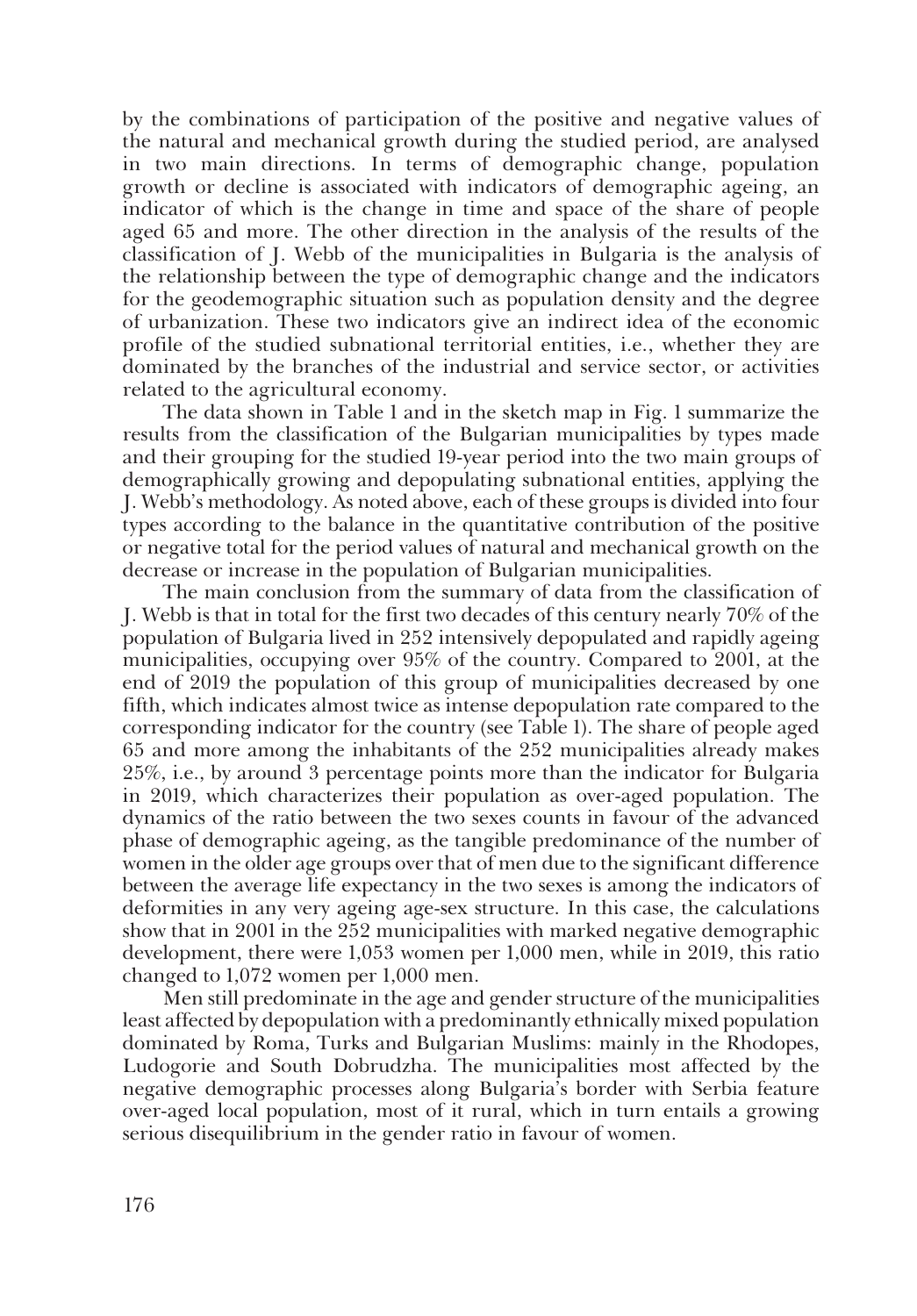**Table 1.** Summarized results from the application of the classification of J. Webb for the demographic change in Bulgaria by municipalities for the period 2001-2019

| <b>Types</b><br>of demographic<br>change according<br>to the Webb<br>classification     | of municipalities<br>Number | of Bulgaria (%)<br>of the territory<br>Share | municipalities (%)<br>Share of all | population in $2019$ $(%)$<br>Share of the | versus $2001(%$<br>in the number<br>Change | aged $6\bar{5}$ and more,<br>2019 (%)<br>of the population<br>Share | Share of the urban<br>population $(\%)$ |
|-----------------------------------------------------------------------------------------|-----------------------------|----------------------------------------------|------------------------------------|--------------------------------------------|--------------------------------------------|---------------------------------------------------------------------|-----------------------------------------|
| 1. Municipalities with<br>growing population                                            | 13                          | 4.3                                          | 4.9                                | 31.0                                       | $+10.6$                                    | 18.1                                                                | 93.8                                    |
| 1.1. With positive<br>natural increase higher<br>than the negative<br>migration balance |                             |                                              |                                    |                                            |                                            |                                                                     |                                         |
| 1.2. With positive natural<br>increase higher than<br>the positive migration<br>balance | $\mathbf{1}$                | 0.1                                          | 0.4                                | 0.1                                        | $+2.6$                                     | 17.7                                                                | 61.4                                    |
| 1.3. With positive<br>migration balance higher<br>than the negative natural<br>increase | $\mathbf{1}$                | 0.4                                          | 0.4                                | $0.4\,$                                    | $+50.6$                                    | 20.2                                                                | 69.2                                    |
| 1.4. With positive natural<br>increase higher than<br>the positive migration<br>balance | 11                          | 3.8                                          | 4.2                                | 30.5                                       | $+10.3$                                    | 18.1                                                                | 94.2                                    |
| 2. Municipalities with<br>decreasing population                                         | 252                         | 95.7                                         | 95.1                               | 69.0                                       | $-19.3$                                    | 23.2                                                                | 64.8                                    |
| 2.1. With negative<br>natural increase higher<br>than the positive<br>migration balance | 52                          | 18.5                                         | 19.2                               | 13.5                                       | $-11.8$                                    | 22.8                                                                | 65.6                                    |
| 2.2. With negative<br>natural increase higher<br>than the negative<br>migration balance | 138                         | 53.5                                         | 53.6                               | 31.2                                       | $-24.3$                                    | 25.4                                                                | 63.1                                    |
| 2.3. With negative<br>migration balance<br>higher than the negative<br>natural increase | 56                          | 21.6                                         | 20.0                               | 23.1                                       | $-18.9$                                    | 21.4                                                                | 69.2                                    |
| 2.4. With negative<br>migration balance<br>higher than the positive<br>natural increase | 6                           | 2.1                                          | 2.3                                | 1.2                                        | $-6.1$                                     | 15.8                                                                | 28.5                                    |
| TOTAL                                                                                   | 265                         | 100.0                                        | 100.0                              | 100.0                                      | $-11.9$                                    | 21.6                                                                | 73.7                                    |

*Source:* NSI-Infostat and author's own calculations.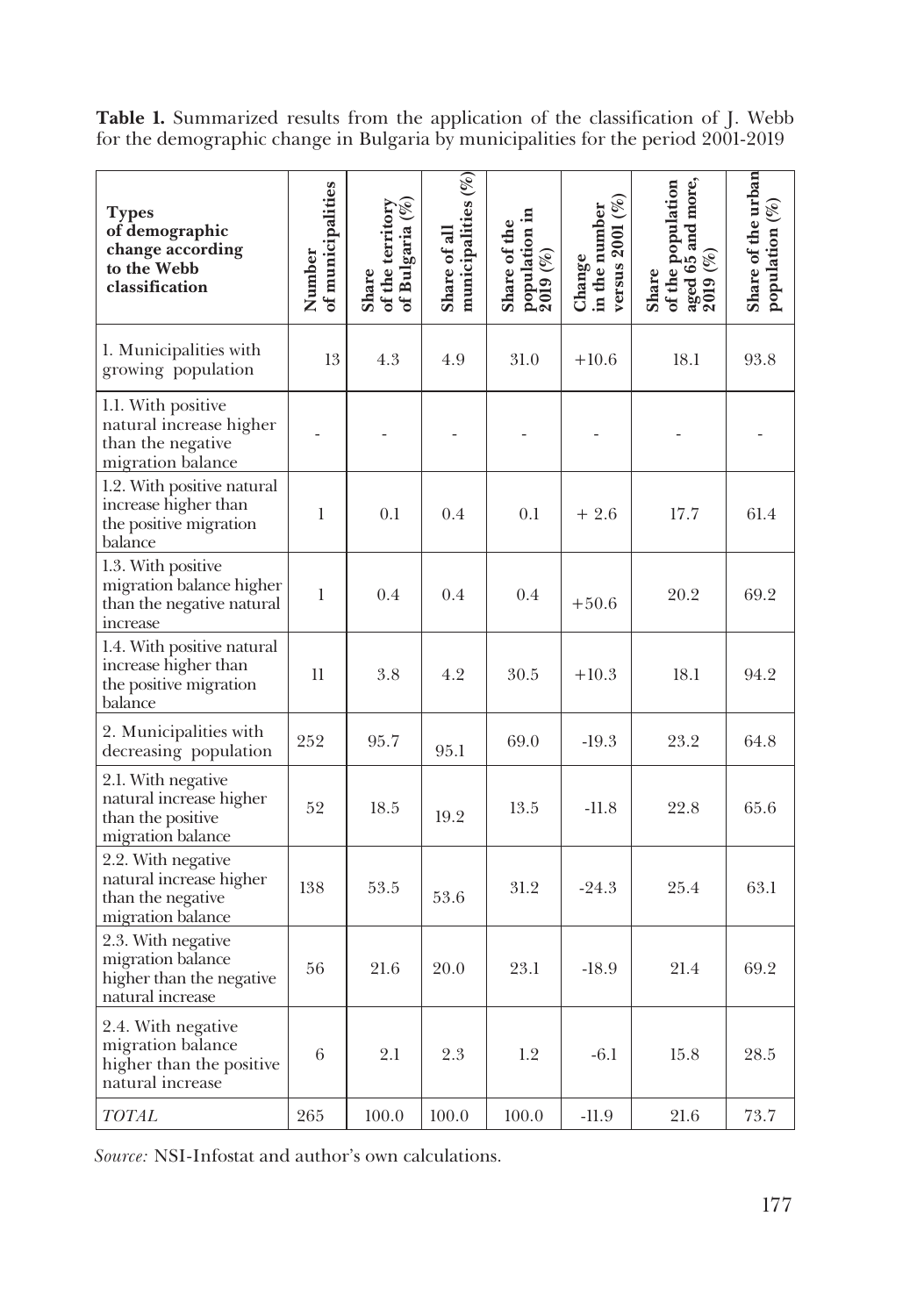

**Fig. 1.** Summary of the results of the Webb classification of the municipalities in Bulgaria according to the combinations of the participation of positive or negative natural and mechanical growth in the total change in the number of their population during the period 2001-2019

*List of reference:* **Municipalities with decreasing population:** 1: due to the predominance of the negative natural increase over the positive migration balance; 2: due to the predominance of the negative natural increase over the negative migration balance; 3: due to the predominance of the negative migration balance over the negative natural increase; 4: due to the predominance of the negative migration balance over the positive natural increase. **Municipalities with increasing population:** 5: due to the predominance of the positive natural increase over the negative migration balance; 6: due to the predominance of the positive natural increase over the positive migration balance; 7: due to the predominance of the positive migration balance over the positive natural increase; 8: due to the predominance of the positive migration balance over the negative natural increase.

*Source:* NSI-Infostat and author's own calculations.

The indicator of the share of urban population in depopulating municipalities is about 10 percentage points lower than the corresponding indicator for the country, and the population density is almost a quarter lower than the national indicator in 2019 (see Table 2). The last two indicators emphasize the distinct agrarian profile of the regional economy in most of the subnational territorial entities of the considered group, among which are the 47 out of a total of 49 municipalities with entirely rural population.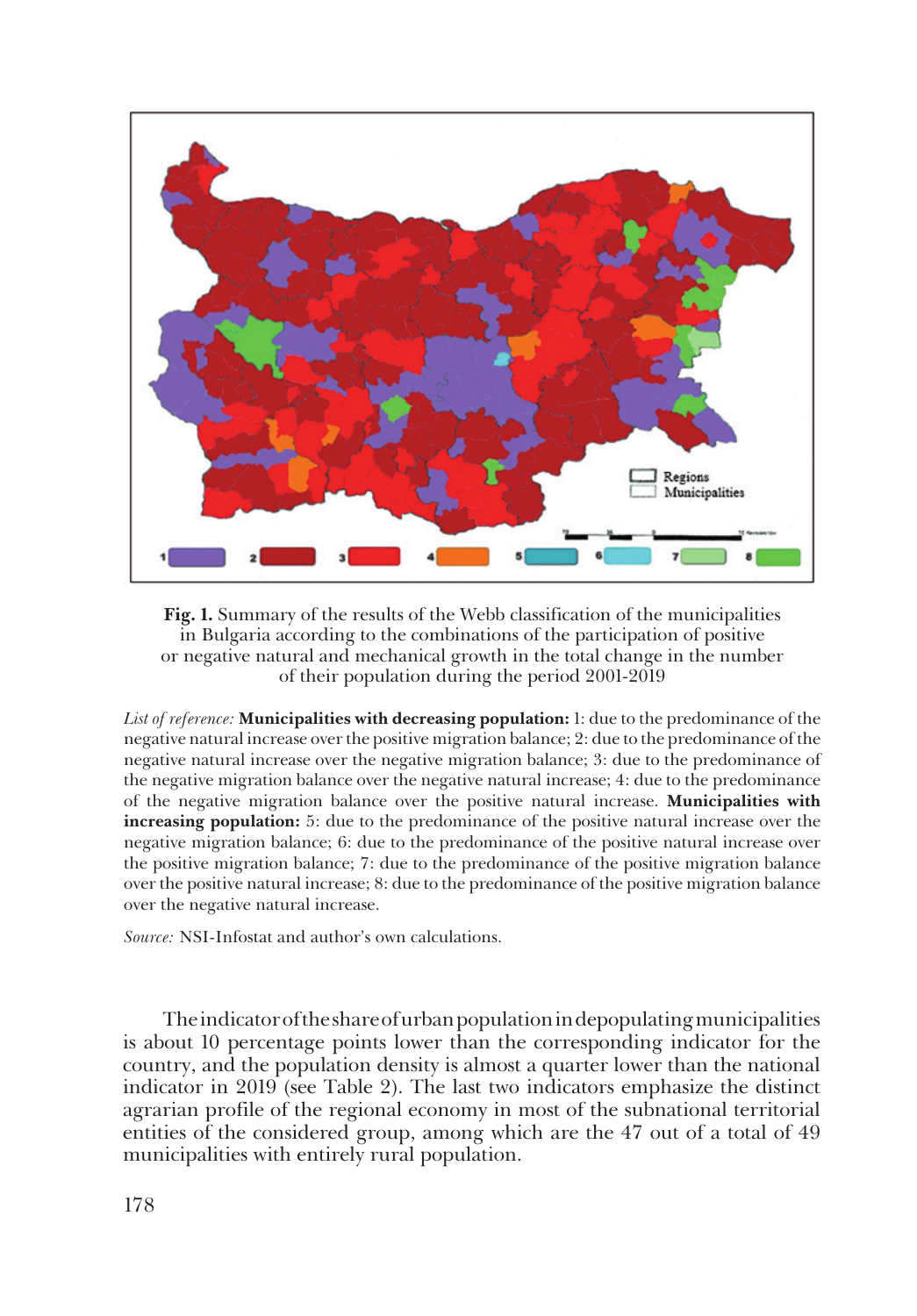| Table 2. Grouping of municipalities according to the trends in their geodemographic development in total for the period 2001-2019 |                         |                                             |                                                    |                                                  |                                                                     |                                                              |                                           |                                                           |                                                                                       |                                                                               |
|-----------------------------------------------------------------------------------------------------------------------------------|-------------------------|---------------------------------------------|----------------------------------------------------|--------------------------------------------------|---------------------------------------------------------------------|--------------------------------------------------------------|-------------------------------------------|-----------------------------------------------------------|---------------------------------------------------------------------------------------|-------------------------------------------------------------------------------|
| of municipalities Number<br>geodemographic<br>development<br>according to the<br>trends in their<br>Types                         | municip<br>alities<br>ð | of the<br>Share<br>itory<br>terr-<br>$(\%)$ | population<br>in 2001<br>of the<br>Share<br>$(\%)$ | 2019(%)<br>popula-<br>tion in<br>of the<br>Share | the number<br>tion versus<br>Change in<br>of popula-<br>$2001~(\%)$ | Share of the<br>65+ years<br>population<br>in 2019<br>$(\%)$ | (persons/<br>Density<br>in 2019<br>sq.km) | 2019(%)<br>popula-<br>tion in<br>urban<br>of the<br>Share | number of<br>the urban<br>2001-2019<br>popula-<br>Change<br>in the<br>tion,<br>$(\%)$ | the number<br>population,<br>of the rural<br>Change in<br>2001-2019<br>$(\%)$ |
| 1. Municipalities<br>natural increase,<br>with positive<br>total                                                                  | $\supseteq$             | 3.0                                         | $\overline{11}$                                    | 2.0                                              | $-0.1$                                                              | 17.0                                                         | 40.6                                      | 36.6                                                      | 28.3                                                                                  | $-20.2$                                                                       |
| 2. Municipalities<br>mechanical and<br>general growth<br>with positive<br>natural,                                                |                         | 0.4                                         | 0.2                                                | 0.4                                              | 51.6                                                                | 20.2                                                         | 68.9                                      | 69.2                                                      | 84.2                                                                                  | 3.3                                                                           |
| but with negative<br>mechanical and<br>3. Municipalities<br>natural increase<br>general growth<br>with positive                   | ా                       | 2.6                                         | 1.5                                                | 1.5                                              | $-8.5$                                                              | 16.1                                                         | 36.6                                      | 28.0                                                      | 7.2                                                                                   | $-22.2$                                                                       |
| 4. Municipalities<br>with positive<br>mechanical<br>growth,<br>total                                                              | 64                      | 22.7                                        | 38.4                                               | 44.6                                             | $+2.2$                                                              | 19.5                                                         | 122.6                                     | 85.2                                                      | $+5.6$                                                                                | $-21.3$                                                                       |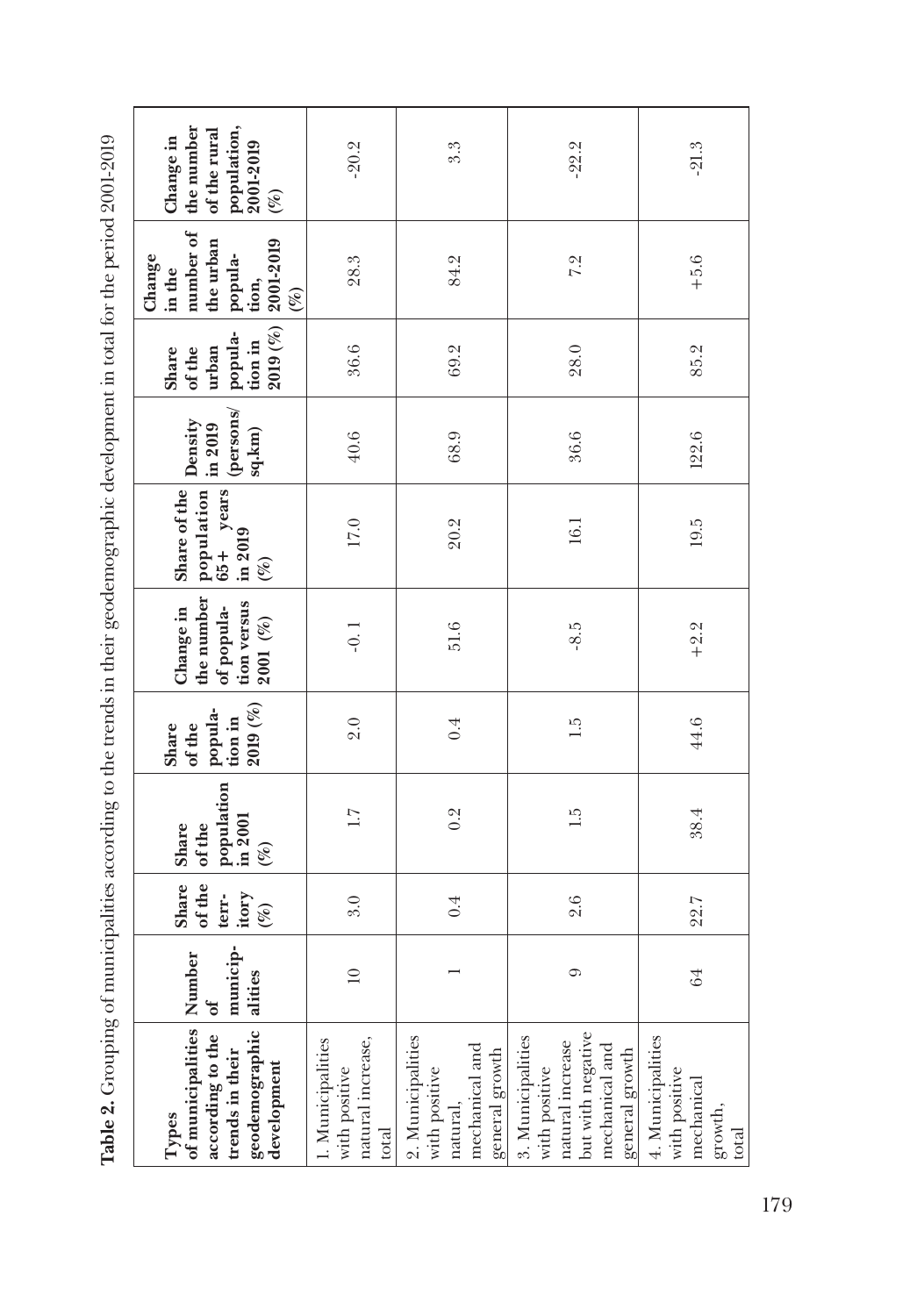Table 2 (continued) **Table 2** (continued)

| $\cdot 11.0$                                                           | $-24.8$                                                                          | 3.3                                                                                | $-26.4$                                                                                                                                                             | $-24.7$         |
|------------------------------------------------------------------------|----------------------------------------------------------------------------------|------------------------------------------------------------------------------------|---------------------------------------------------------------------------------------------------------------------------------------------------------------------|-----------------|
| 11.3                                                                   | $-9.3$                                                                           | 84.2                                                                               | $-16.2$                                                                                                                                                             | $-6.1$          |
| 93.8                                                                   | 65.6                                                                             | 69.2                                                                               | 65.3                                                                                                                                                                | 73.7            |
| 455.9                                                                  | 46.0                                                                             | 68.9                                                                               | 45.1                                                                                                                                                                | 62.6            |
| 18.1                                                                   | 22.8                                                                             | 20.2                                                                               | 23.5                                                                                                                                                                | 21.6            |
| $+10.6$                                                                | $-12.9$                                                                          | 51.6                                                                               | $-21.0$                                                                                                                                                             | $-11.9$         |
| $31.0\,$                                                               | $13.6\,$                                                                         | 0.4                                                                                | 54.2                                                                                                                                                                | $100.0$         |
| 24.7                                                                   | 13.7                                                                             | 0.2                                                                                | $60.4\,$                                                                                                                                                            | 100.0           |
| 4.3                                                                    | 18.5                                                                             | 0.4                                                                                | 75.2                                                                                                                                                                | 100.0           |
| $\frac{3}{2}$                                                          | 51                                                                               |                                                                                    | 195                                                                                                                                                                 | 265             |
| 5. Municipalities<br>mechanical and<br>general growth<br>with positive | 6. Municipalities<br>with positive<br>mechanical and<br>negative total<br>growth | 7. Municipalities<br>with positive<br>natural,<br>mechanical and<br>general growth | $\begin{tabular}{l} \bf 8. \textit{Depplating} \\ \bf{municipalities} \\ \bf{due to the} \\ \bf{regative \textit{natural}} \\ \bf{mghm} \\ \end{tabular}$<br>growth | <b>BULGARIA</b> |

Source: NSI-Infostat and author's own calculations. *Source:* NSI-Infostat and author's own calculations.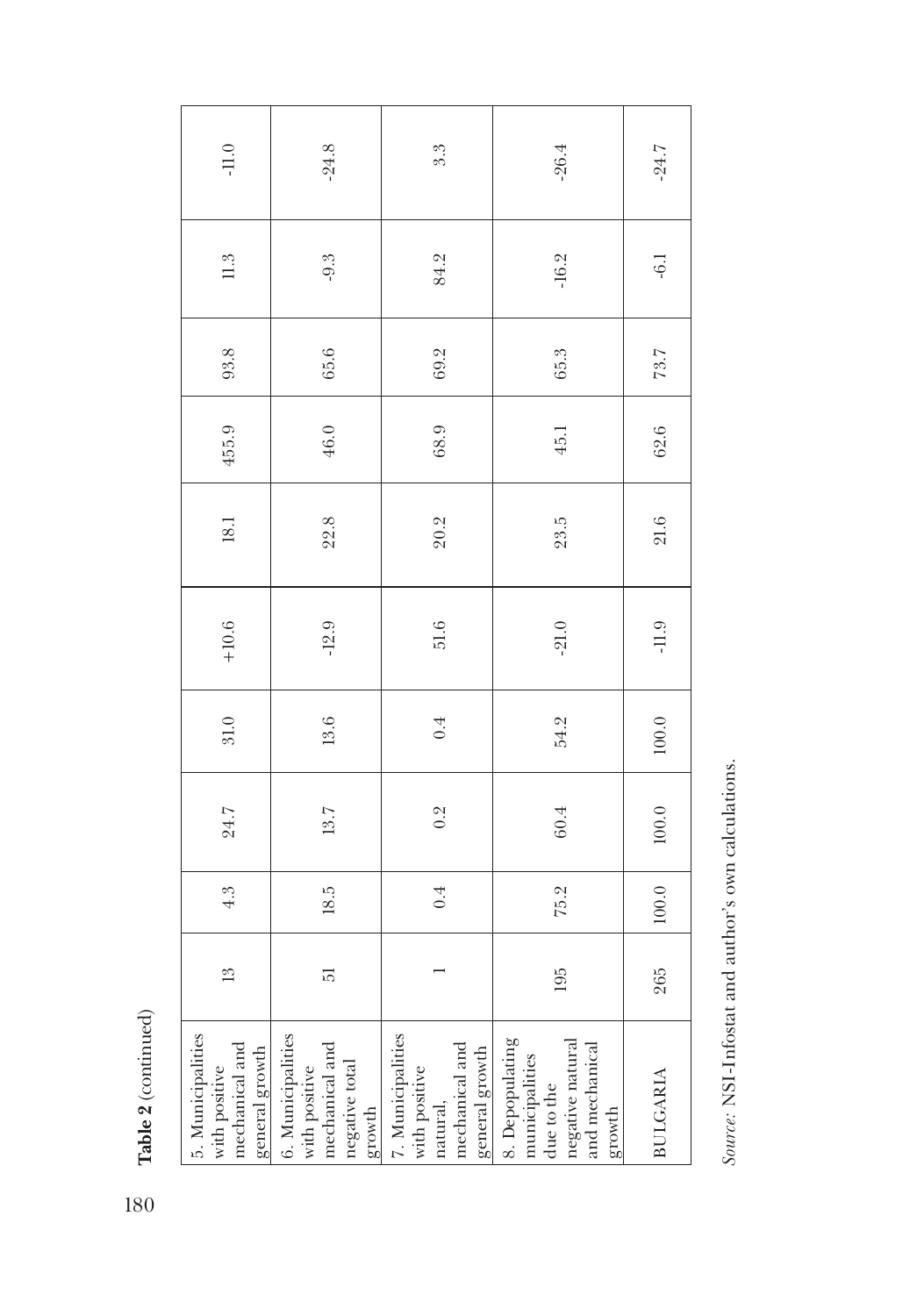Among the group of 252 municipalities, whose population decreased in 2001-2019, 138 subnational territorial entities (52.1% of all municipalities) stand out with particularly unfavourable indicators for the demographic structures and processes among their population. The data obtained as a result of the application of the Webb classification shows that the descending dynamics in the number of population of the stated 138 municipalities is owed to the total of the negative natural and mechanical increase in their population's number where, if taken in absolute values, the negative contribution of the exceeding the number of the dead over the number of the new-born children is higher that the contribution of the negative migration balance. These are located mainly within the three main cores of regional depopulation in Bulgaria, i.e., Northwestern Bulgaria, Central Fore-Balkan and the extreme Southeast, i.e., mainly in the Strandzha-Sakar (a low mountain massif in the extreme Southeast of Bulgaria, *Translator's note)* region and the adjacent municipalities of Haskovo and Yambol region near the border with Turkey<sup>1</sup>. What is common about them are the very high depopulation rates observed over the last two decades, which have exceeded an average annual of 2% over the reference period. Any such population loss pace will lead to a threefold shrinking thereof in comparison with the same indicator for Bulgaria, which is 0.7%. Therefore, what has been observed over the reference period is a synergy effect of the two main sources of demographic change acting upon the expansion of the depopulation and ageing processes in Bulgaria's regions, which are the most dysfunctional demographically speaking. If taken in a spatial aspect, the action of this scheme of undermining the Bulgarian municipalities' demographic potential has been visible as a process of expansion and mutual merging of the regional nuclei of depopulation in the country.

In the 1990s, these nuclei were groups of several neighbouring municipalities with predominance of rural population that gradually expanded toward some of the neighbouring more urbanized subnational territorial entities. This phenomenon has been observed in all the six statistical regions in Bulgaria. The expansion of the nuclei of depopulation and accelerated ageing has gradually led to the emergence of larger and areas, which are more homogeneous from the perspective of the deteriorating demographic situation, where both shrinking of the population number and dissolution of the rural settlement network has also been observed. Such development is characteristic not only of the period of transition to democracy and market economy after 1989. It began with the start of the forced collectivisation and extensive industrialization after the Soviet model undertaken by the communist regime in the 1950s and 1960s. These have led to the emergence of emigration waves from the mainly agricultural areas of the country, which were dominant both in terms of population and size, to the expanding large cities with panel ghettos and emerging industrial concentrations that are unprecedented in the demographic history of Bulgaria (Tsekov 2015).

<sup>1</sup> In the sketch map in Fig. 1 the 138 fastest depopulating and ageing municipalities are coloured in brick red (colour no. 2).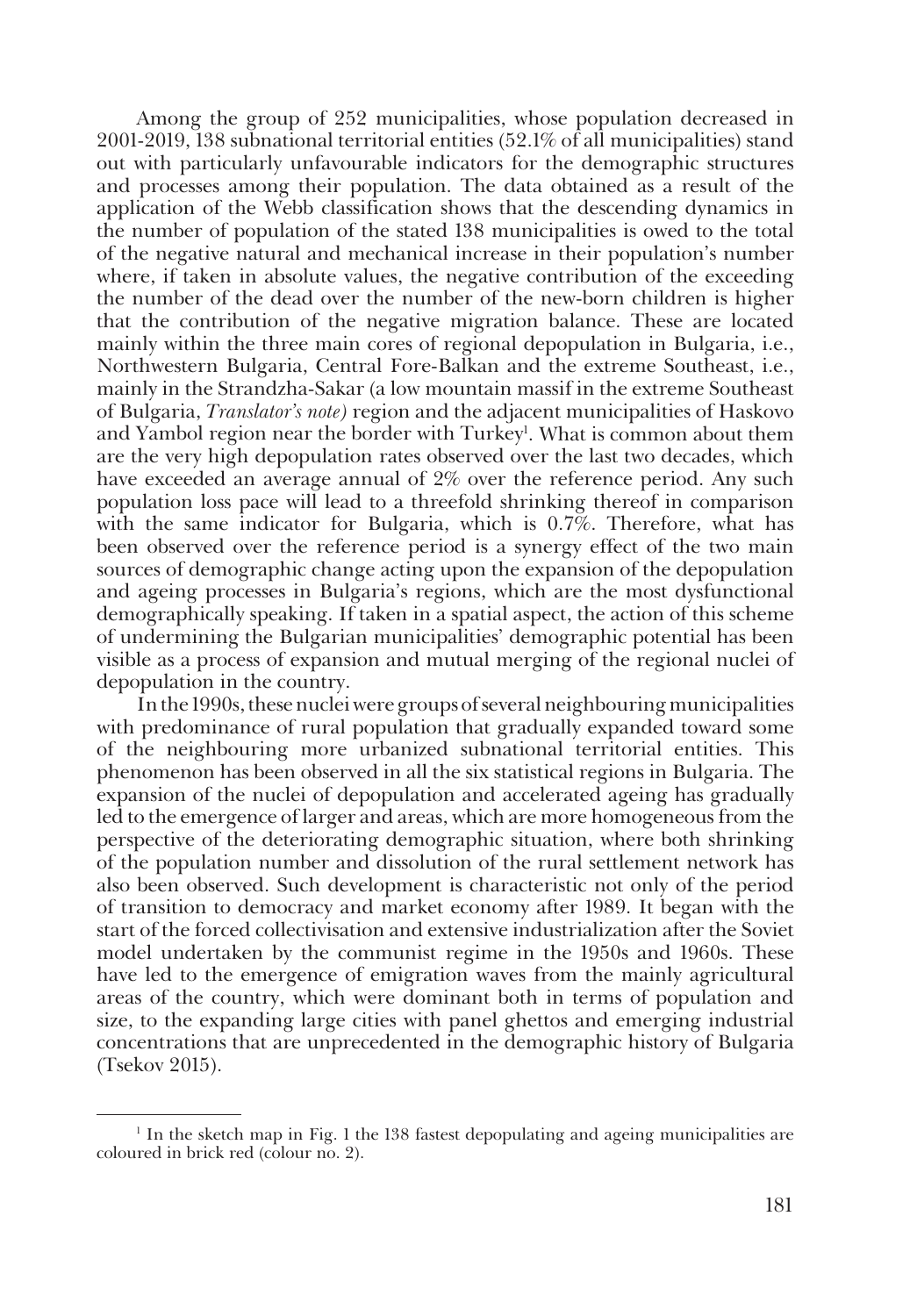The eight types of subnational territorial entities, 138 municipalities separated according to the Webb classification and featuring the most adverse trends in their demographic development occupy a little more than the half of Bulgaria's territory and are inhabited by one third of the country's population (see Table 1). The age-specific distribution of the population in the municipalities from the group under consideration defines it as the most aged in comparison with the inhabitants from the remaining groups of municipalities classified in accordance with the Webb classification method. The share of people aged 65+ in all those 138 subnational territorial entities exceeds 25%. This fact partly explains the large demographic losses, which in 2019 amounted to a quarter of the population available in 2001. The degree of urbanization is significantly lower than Bulgaria's average urban population share.

The second most common type of regional demographic change according to the Webb classification covers 56 municipalities, in which the population in the period 2001-2019 decreased faster due to the negative migration balance, which exceeds in absolute terms the demographic losses due to negative natural growth. This type of depopulation during the reference period was registered in 56 municipalities, which cover about a quarter of the territory and population of the country. The relative loss of their population during the reference period is about 6 percentage points lower compared to the sharp decrease in the number of inhabitants of the 138 municipalities already considered (see Table 1). The ageing of the population of these 56 municipalities, as well as the degree of urbanization are at levels close to the respective indicators for the country. Territorially, the municipalities with higher negative mechanical growth compared to their negative natural growth are scattered throughout the country with the exception of Northwestern Bulgaria (see Fig. 12 ). In some of them, such as the municipalities in Sliven region, the highest birth rates for the country are maintained due to the massive presence of the Roma community. The situation is similar in the municipalities inhabited mainly by Turks and Bulgarian Muslims in Kardzhali, Smolyan and Pazardzhik provinces. The explanation for the more moderate rates of depopulation in the listed areas should be sought in the high share of minority ethnoreligious communities, which is usually associated with a higher share of children and young people in the age and sex structure of ethnically mixed areas. However, the relatively preserved demographic potential of the significantly less ageing ethnically mixed population in this case is a prerequisite for emigration of people of working age, which is still significant in scope. Young people continue to emigrate in search of better paid work and a standard of living in major cities and abroad. The reason for the widespread attitudes towards migration are the slow socio-economic development of the regions with ethnically mixed population, the low levels of wages, the lack of jobs in modern enterprises for production and services, the lagging behind the needs of the communal and transport infrastructure, and

<sup>2</sup> In the sketch map in Fig. 1, all 56 municipalities are coloured in bright red (colour no. 3).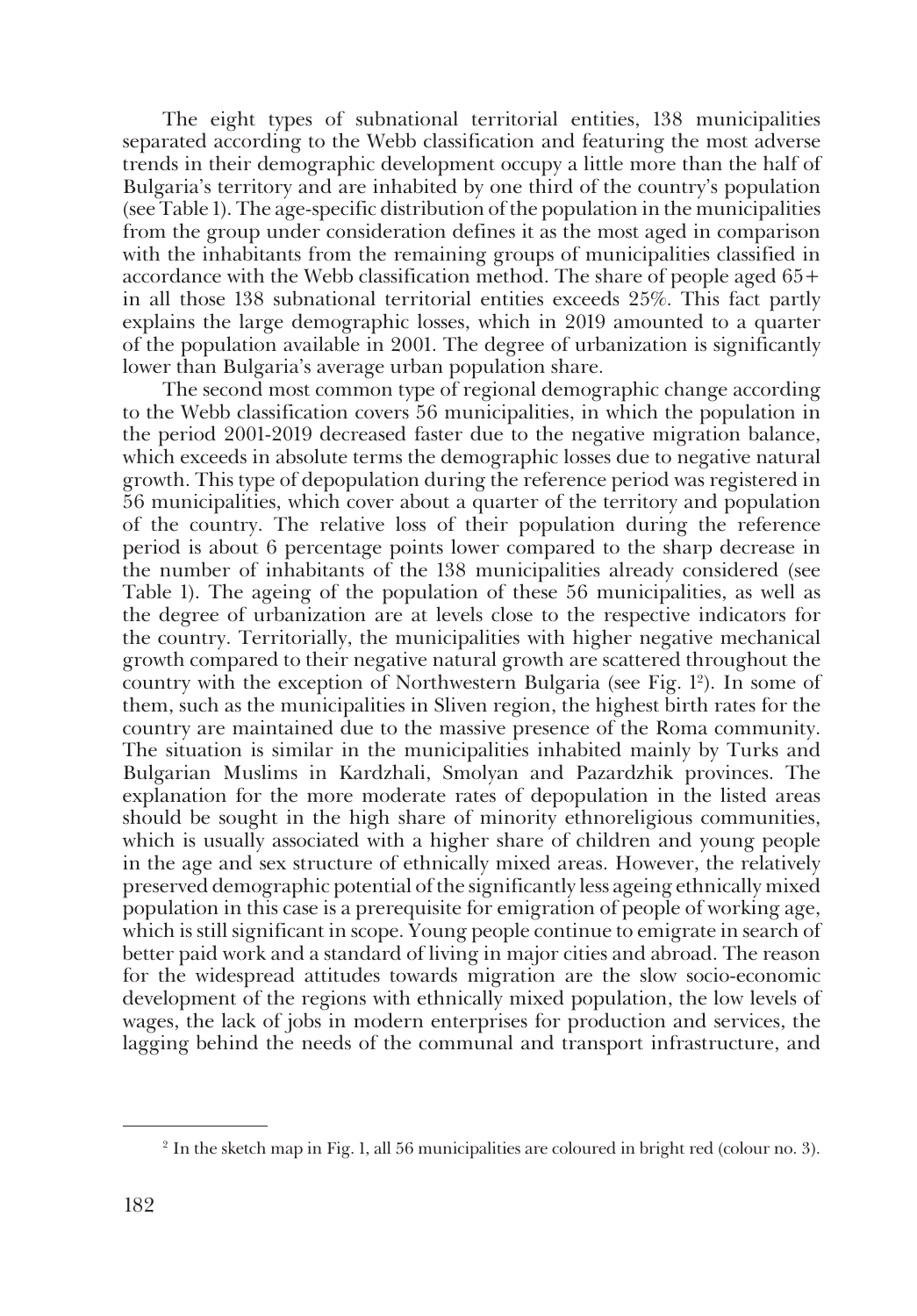the difficult access to education and health services. However, an increasingly more sensible reverse in the direction of the migration flows has been observed in some of these regions over the last few years. For example, in the Kardzhali province, a growing influx of Bulgarian citizens, mainly pensioners, returning from both Turkey and Western Europe has been registered every year. This tendency has caused an increasingly sensible impact over the dynamics in the number of population, i.e., the population number in the Kardzhali province has marked some growth, minute though, however reaching an average annual of some 2-3%. Thus, at the end of the second decade of the 21st century, Kardzhali and the City of Sofia have remained the only provinces in Bulgaria with no depopulation (National Statistical Institute 2021).

The third largest group of municipalities in the Webb classification, according to the roles of the sources of shaping the population number over the direction of the demographic change in Bulgaria in 2001-2019 has also been characterized by its negative natural increase, whole total for the period has exceeded as an absolute value the positive migration balance registered over the period. It concerns the 52 subnational territorial entities covering nearly 18.5% of Bulgaria's territory, which was inhabited by 13.5% of the country's population in 2019 (see Table 1 and Fig. 1). Geographically, these subnational entities may be localized in each of the six statistical regions (National Statistical Institute 2021).

The positive migration balance registered in 2001-2019 comes as a result of the better opportunities to find some better paid jobs in the nearby economic growth hubs over the period in question. This is why the nuclei of the group of municipalities considered are located in the hinterlands of the large cities: in the West and in the East immediately next to the City of Sofia province and in part of the subnational territorial entities in the vicinity of the municipality of Burgas. The Nuclear plant containing municipality of Kozloduy, its neighbouring municipalities belonging to the Vratsa province and the municipalities within the coverage of the East Maritsa Coal and electric power producing Basin (the Southern part of the Stara Zagora province) are of key significance for the Bulgarian electric power industry. This makes the basis for the opportunities to find qualified and highly paid jobs created a long time ago in these regions, and therefore to maintain a relatively balanced demographic development through the constant inflow of labour migrants. The predominance of settlements over relocations helps mitigate the depopulation levels and pace, which had emerged as a consequence of the negative natural increase. Ageing of the municipalities from the group under consideration stood at levels close to the national average in 2019 (see Table 1). The influx of people in working age, among whom the predominant part belongs to men, has been leading to some balancing of the age-sex structure despite the advanced process of ageing among the local population. For example, the values of the indicator called "women per 1,000 men" in the municipalities of Galabovo (East Maritsa Coal and electric power producing Basin) and Kozloduy in 2019 was 995 and 1,025, respectively, given the average for Bulgaria was 1,063 (National Statistical Institute 2021).

Only 11 municipalities fall into the group of subnational territorial entities with the most favourable indicators for demographic structures and processes in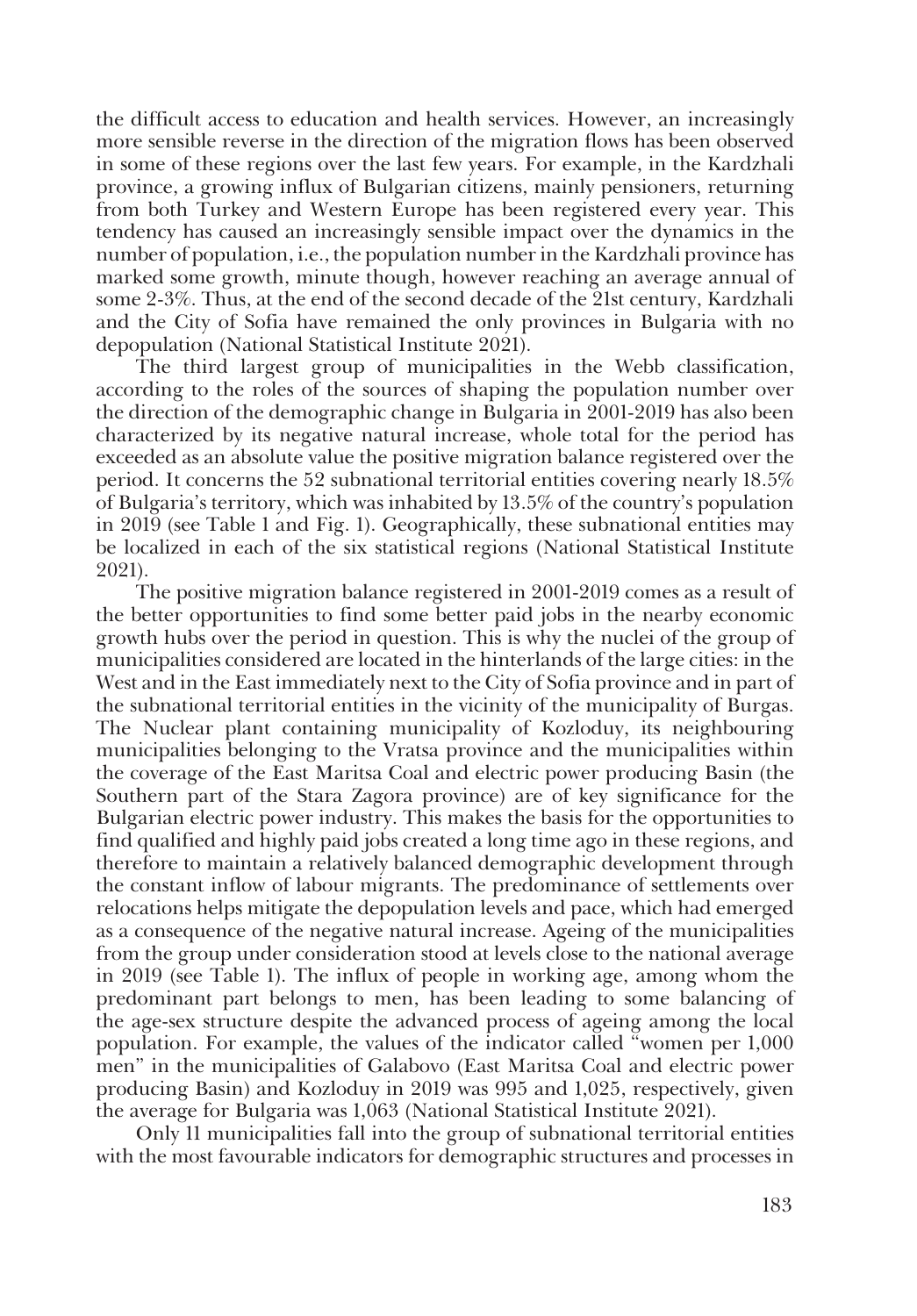Bulgaria in 2001-2019. The group includes the municipalities whose capitals are the largest cities in Bulgaria, i.e., Sofia, Varna and Plovdiv, some municipalities with a high share of the Turkish and Roma communities, such as Dzhebel in Kardzhali and Nikolaevo in Stara Zagora, as well as rapidly developing municipalities such as Nesebar in the Burgas province due to tourism and construction. According to the results of the Webb classification, they form an atypical for Bulgaria small group of demographically growing municipalities, occupying less than 4% of the country's territory (see Table 1). In addition to the ultra-high degree of urbanization (over 94% of their population is urban), which is general for the group, their characteristic feature is the significantly lower ageing of the population. In 2019, the share of people aged 65 and more in the relatively most prosperous demographically Bulgarian municipalities at present is nearly 4 percentage points lower than the corresponding indicator for the country (National Statistical Institute 2021).

## **Main conclusions**

*First*, at the regional level the dynamics of demographic change in Bulgaria is significantly more intense than the changes in trends at the national level. However, in both cases it is not a question of exacerbating the "demographic crisis" that has been widely discussed in the present and in the past, but of a pattern in the deterioration of the parameters of population reproduction and labour resources observed in all developed countries. This is related to the replacement of the generations from the baby boom years, i.e., the 1950s and 1960s by increasingly low numbered and ageing populations. The deepening of this trend is a very serious challenge for the economy and social sphere in Bulgaria, because tackling or at least alleviating the problems arising from the general and spatial depopulation and the over-ageing of the nation requires adequate measures such as new policies to stimulate employment among people in pre-retirement age and retirement age, development of the system of professional retraining and lifelong learning, allocation of solid investments for increase of labour productivity and for development of the still archaic and weak system for providing long-term medical and social care, especially in the remote rural areas and areas of intensive depopulation.

*The other main conclusion* in outlining the main directions of demographic change in Bulgaria during the first two decades of the 21st century comes from one of the conclusions of the classification of municipalities in Bulgaria using the method of J. Webb, which connects the increasing polarization in population distribution across the country and the deepening of the differences between the demographic situation in the different regions. At the end of the day, these differences also shape part of the inequalities ensuing from the uneven socioeconomic development of the country, viewed from a general and a regional perspective. Against the background of rapidly depopulating and rapidly ageing 254 out of 265 municipalities, 11 cores with centres in the capital, some of the largest cities, as well as some municipalities on the Black Sea coast and in ethnically mixed areas with relatively favourable trends in the development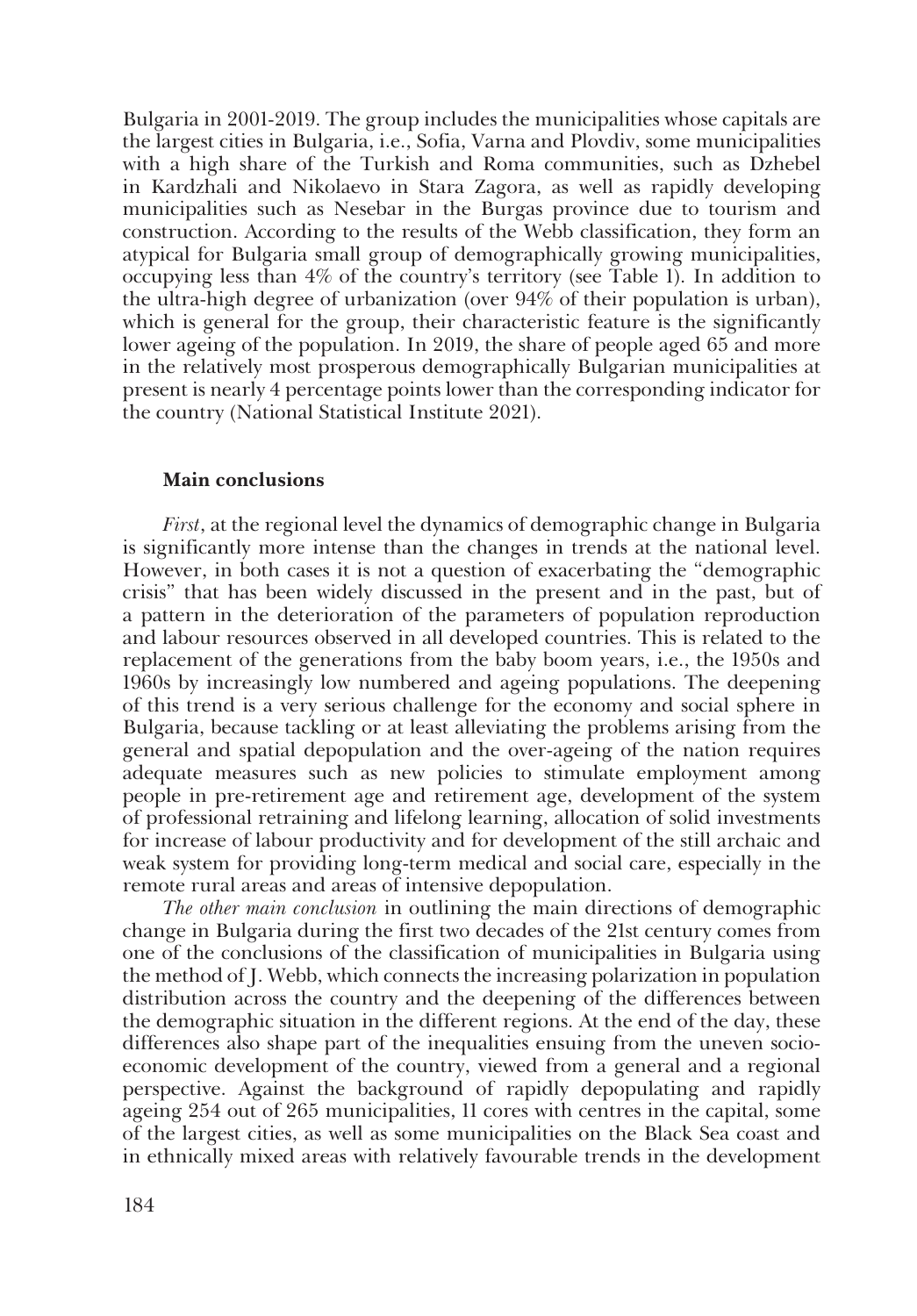of demographic structures and processes are emerging. These subnational territorial entities currently host nearly 1/3 of Bulgaria's population, with a degree of urbanization getting as high as 94%. It is not yet over-aged population, as is the population of Bulgaria as a whole, i.e., the share of people aged 65 and more is about 3 percentage points lower than the national indicator for 2019. The relative demographic prosperity of these 11 municipalities in Bulgaria is mainly due of the influx of labour migrants and their families due to the created new and better paid jobs in the unevenly created on the territory of the country during the studied period new centres of economic growth. The other main factor for demographic well-being not only in the period 2001-2019 is the high share of minority ethnoreligious communities, primarily Roma, Bulgarian Muslims and partly Turks among the population of municipalities with still preserved potential for at least very limited population reproduction. The problem of the regions with ethnically mixed population is in their underdevelopment, which leads to an increase in the intensity of emigration of people of active age to the growth centres in Bulgaria and to the labour markets in the other members of the European Union. This trend ultimately undermines their relatively wellpreserved demographic potential for a relatively stable development, not just in the short term.

#### **References**

- **Abreu, Faggian, McCann 2015:** M. Abreu, A. Faggian, Ph. McCann. Migration and inter-industry mobility of UK graduates. - Journal of Economic Geography, 15, 2015, 2, 353-385.
- **Borissova-Marinova et al. 2018:** К. Борисова-Маринова, М. Атанасова, И. Белева, М. Д. Желязкова, Е. Таир, Н. Цеков, А. Христова, С. Николова, Х. Банов. Демографско развитие, работна сила и трудови ресурси в България. Т. 4. София: Издателство на БАН "Проф. Марин Дринов", 2018, 168-178. (K. Borissova-Marinova, M. Atanassova, I. Beleva, M. D. Jeliazkova, E. Tair, N. Tsekov, A. Hristova, S. Nikolova, H. Banov. Demografsko razvitie, rabotna sila i trudovi resursi v Bulagaria. T. 4. Sofia: Izdatelstvo na BAN "Prof. Marin Drinov", 2018.)
- **Hospers, Reverda 2015:** G.-J. Hospers, N. Reverda. Managing Population Decline in Europe's Urban and Rural Areas. Cham, Switzerland: Springer Publishing House, 2015. Available from: http://ndl.ethernet.edu.et/bitstream/123456789/53706/1/239. pdf [Accessed: 14 March 2021].
- **Lee 2003:** Lee, R. The demographic transition: Three centuries of fundamental change. - Journal of Economic Perspectives, 17, 2003, 4, 167-190.
- **National Statistical Institute 2021:** НСИ-Инфостат. (NSI-Infostat.) Available from: https://infostat.nsi.bg/infostat/pages/reports/result.jsf?x\_2=1537 [Accessed: 29 April 2021].
- **OECD 2021:** OECD Economic Surveys: Bulgaria 2021: Economic Assessment. Paris: OECD Publishing, 2021. Available from: https://books.google.bg/books?id=zu YXEAAAQBAJ&printsec=frontcover&dq=regional+depopulation+and+age ing&hl=bg&sa=X&ved=2ahUKEwiPrOLwxpbvAhUDHHcKHcHeB\_E4ggE Q6AEwBnoECAgQAg#v=onepage&q=regional%20depopulation%20and%20 ageing&f=false [Accessed: 12 February 2021].